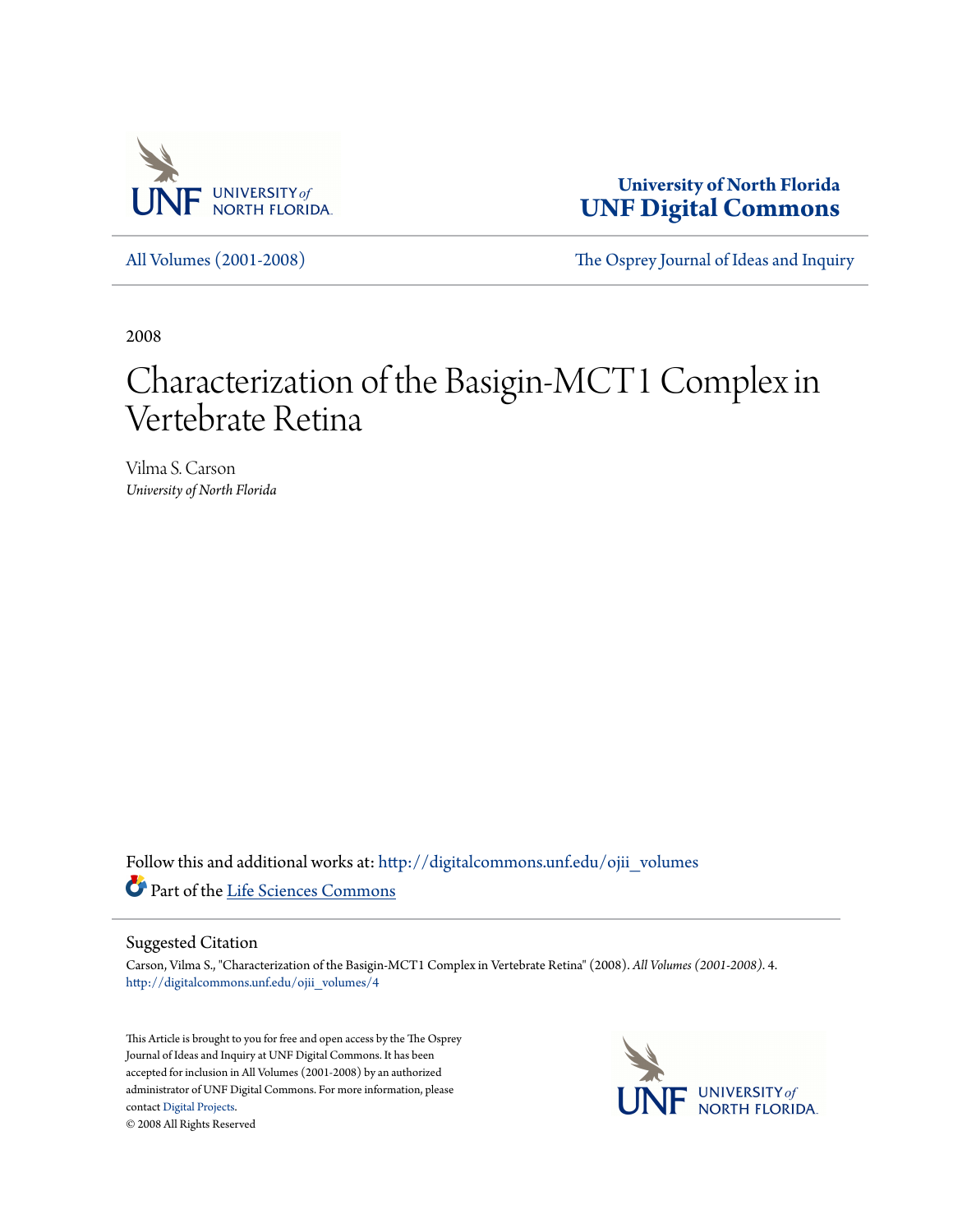# **Characterization of the Basigin-MCT1 complex in vertebrate retina**  Vilma S. Carson Faculty Sponsor: Dr. Judith D. Ochrietor

### **Abstract**

 **It has been hypothesized that the cell adhesion molecule Basigin and the lactate transporter monocarboxylate transporter-1 (MCT1) interact to form a lactate shuttle necessary to fuel photoreceptor neurons in the retina. The purpose of this study was to characterize the interaction between the two proteins. Specifically, the amino acids within MCT1 that interact with Basigin were investigated. MCT1 is a large protein. Therefore, the complementary DNA (cDNA) for MCT1 was divided in half via the polymerase chain reaction (PCR) and each half was cloned into a bacterial expression vector to generate protein probes. The probes were then used to test for binding to Basigin isolated from mouse retina via enzyme-linked immunosorbant assay (ELISA). The results of the ELISA studies indicate that amino acids within the second half, or carboxy (C)-half, of MCT1 are used in the interaction with Basigin. Future studies will be aimed at determining which amino acids within the C-half of MCT1 are specifically involved.** 

#### **Introduction**

 The retina is a highly organized tissue that converts light signals captured by photoreceptor neurons to electrical signals that are interpreted by the brain as vision. Light enters through the front of the eye and is refracted on the back of the eye, where the retina resides (reviewed in Wade, 2007). The light then travels through several layers of neuronal cells within the retina until it reaches the photoreceptors, also known as rods and cones (reviewed in Wade, 2007). Photoreceptor cells contain a photopigment known as rhodopsin, which is made of the protein opsin and the chromophore retinal (reviewed in Ridge and Palczewski, 2007). Upon light stimulation, the chromophore changes its conformation and initiates a cascade of events that leads to neurotransmitter release from the photoreceptor and subsequent electrical signaling through the other neurons of the retina tissue (reviewed in Ridge and Palczewski, 2007). This process of light detection and visual signaling requires a great amount of energy (Winkler, 1981). It is therefore not surprising that the retina is a highly metabolic tissue (Winkler, 1981).

Like most tissues in the body, the proper interactions between cells must occur for proper development and function of the retina. It has been demonstrated that photoreceptor neurons depend on Müller glial cells for proper function within the retina (Winkler, 1981; Poitry-Yamate et al., 1995). Previous studies by this laboratory, using mouse retina, suggest that a specific interaction between photoreceptors and Müller glial cells, involving the proteins Basigin and monocarboxylate transporter 1 (MCT1), is essential for photoreceptor cell function (Philp *et al.*, 2003). Without these two proteins in the proper location in the retina, the photoreceptors do not convert the light signal to an electrical signal and the mice are blind (Ochrietor *et al*., 2002).

 Basigin, also called CD147, EMMPRIN, HT7, and RPE7, is a membrane glycoprotein that contains extracellular immunoglobulin-like domains and a separate domain that spans the plasma membrane (reviewed in Ochrietor and Linser, 2004). Basigin is expressed in a wide variety of tissues, including the brain, thymus, testes, and retina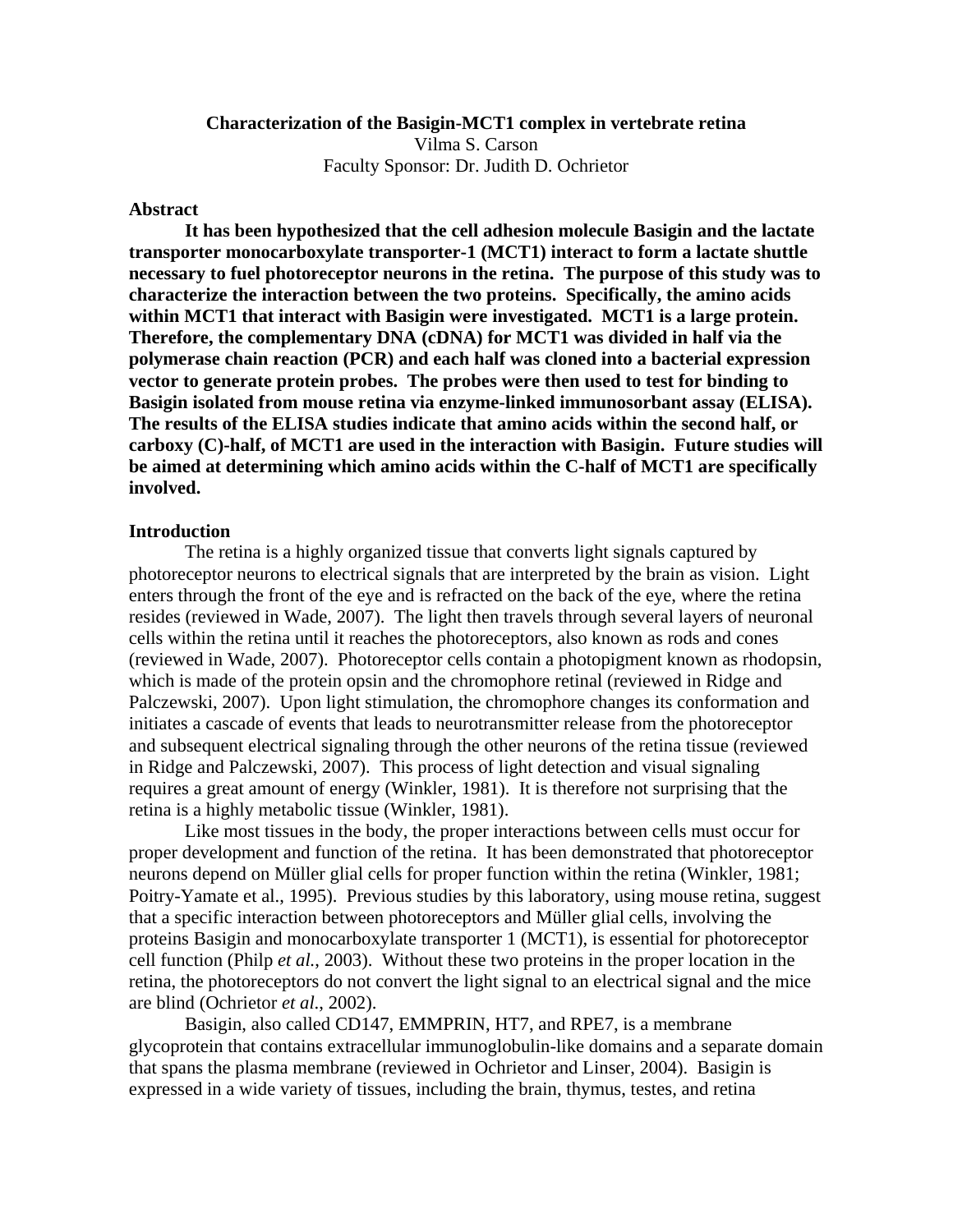(Ochrietor *et al*., 2003). In the mouse retina, Basigin is expressed on Müller cells and photoreceptor cells (Ochrietor *et al*., 2001). The biological function of Basigin is unknown, but it is thought to participate in cell to cell interactions (reviewed in Ochrietor and Linser, 2004). Previous studies by this laboratory and others also indicate that Basigin interacts with MCT1, another membrane protein within the same cell (Kirk *et al*., 2000; Wilson *et al*., 2002; Philp *et al.*, 2003).

MCT1 is a glycoprotein consisting of twelve membrane-spanning domains (Halestrap and Price, 1999). MCT1 is expressed in a wide variety of tissues and is usually co-expressed with Basigin (Clamp *et al*., 2004). In the mouse retina, MCT1 is expressed on Müller cells and photoreceptor cells (Philp *et al*., 2003). As the name suggests, MCT1 is a transporter of monocarboxylates such as pyruvate and lactate (Halestrap and Price, 1999). Although lactate is typically produced as a result of anaerobic conditions, the retina and brain produce lactate even in the presence of oxygen (Poitry-Yamate et al., 1995). In the retina, Müller glial cells produce and release lactate via facilitated diffusion through MCT1 (Poitry-Yamate et al., 1995; Halestrap and Price, 1999). The lactate is then taken up by photoreceptor neurons also expressing MCT1, converted to pyruvate, and used to generate the energy needed for the rods and cones to function (Poitry-Yamate et al., 1995; Philp *et al*., 2003).

 Studies using a strain of mice in which the Basigin gene is deleted (Basigin null mice; Igakura *et al*., 1998) suggest that Basigin and MCT1 are needed for proper photoreceptor cell function (Philp *et al*., 2003). When Basigin is not expressed by photoreceptors and Müller glial cells, MCT1 does not translocate to the plasma membrane, but rather remains in intracellular vesicles within those cells (Philp *et al*., 2003). It is likely that the two proteins must associate after protein synthesis and translocate to the plasma membrane together (Kirk *et al*., 2000; Wilson *et al*., 2002; Philp *et al.*, 2003). It was hypothesized that the two membrane proteins function together to comprise a lactate shuttle between Müller cells and photoreceptors. Without the lactate shuttle, photoreceptors do not have the energy necessary to function properly, as seen in the Basigin null mice (Philp *et al*., 2003).

 Previous studies using immunoprecipitation and fluorescence resonance energy transfer (FRET) indicate that Basigin and MCT1 do physically interact (Kirk *et al*., 2000; Wilson *et al.*, 2002; Philp *et al.*, 2003). However, the details of the interaction remain unknown. This present study is aimed at determining which amino acids within MCT1 interact with Basigin. MCT1 is a large protein and was therefore cut in half via molecular biology techniques to make the search for critical amino acids more approachable. Each half of MCT1 (the amino [N]-half and the carboxy [C]-half) was then used as a probe to determine if it binds to Basigin. The data suggest that amino acids within the C-terminal half of MCT1 are used in the interaction with Basigin. **Materials and Methods**

#### *Plasmid Construction*

 The plasmid pTopo-MCT1, which contains the full-length MCT1 cDNA sequence (accession number NM 009196), was used as template for PCR amplification of the Nterminal and C-terminal halves of the protein. Primers for the N-terminal half were: pET102-MCT1-start, 5'CACCATGCCACC-TGCGATTGGAG and pET102-MCT-N-RV, 5'CCCCTATGGGTAAACAGCGACA. Primers for the C-terminal half were: pET102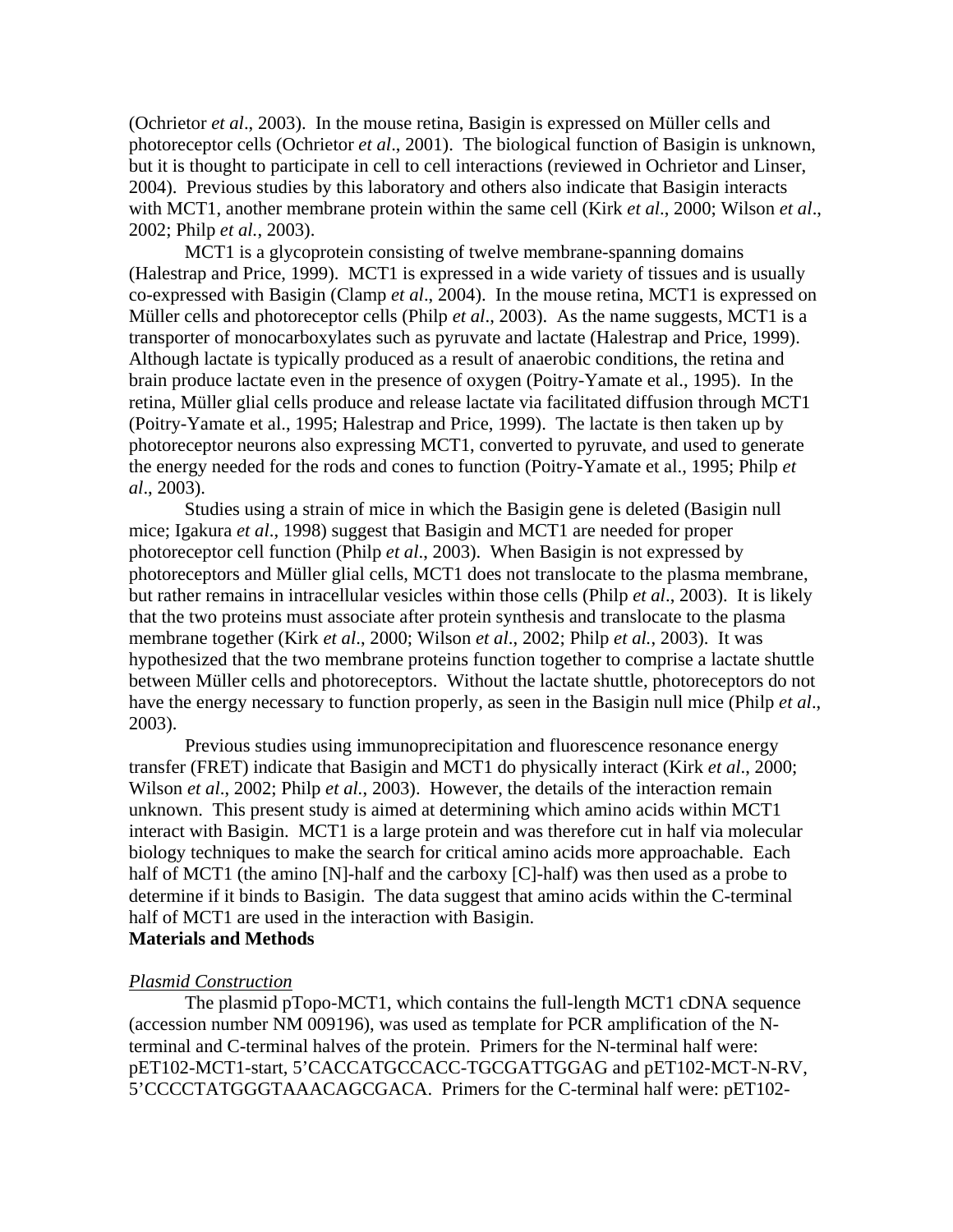MCT1-C-Fwd, 5'-CACCTTGTCGCTGT-TTACCCATAGG and pET102-MCT1-end RV, 5'GACAGGGCTCTCCTCCTCTGTGG. The polymerase chain reaction (PCR) cycling protocol used was as follows: 95℃ for 2 minutes followed by 30 cycles of 95℃ for 30 seconds, 55◦ C for 30 seconds, and 72◦ C for one minute. The DNA fragments were each cloned into the bacterial expression vector pET102/D (Invitrogen Corporation, Carlsbad, CA), which adds a six-histidine tag (6X-His) to the carboxy-terminus of recombinant proteins. The plasmids pET102-MCT1-N (N-terminus) and pET102-MCT1-C (C-terminus) were transformed into Top10 *E. coli* cells (Invitrogen Corporation)*.* The resultant colonies were analyzed via a PCR screen and the plasmids from the positive colonies were sequenced for accuracy using the Beckman-Coulter Quickstart protocol on a Beckman-Coulter CEQ automated DNA sequencer (Fullerton, CA).

# *Recombinant protein expression*

 The pET102-MCT1-N and pET102-MCT1-C plasmids were used as templates for *in vitro* transcription and translation using PROTEINscript II (Ambion, Austin, TX). Plasmid (0.5 μg) was combined with transcription mix and T7 enzyme mix and incubated at  $30^{\circ}$ C for 1 hour to generate MCT1-N and MCT1-C transcripts. The transcripts were then combined with translation mix, methionine, and retic lysate and incubated at  $30^{\circ}$ C for 1 hour to generate the recombinant proteins MCT1-N-6XHis and MCT1-C-6XHis. *Mouse retina proteins*

 Mouse retina lysates were obtained from Dr. Paul Linser at the University of Florida Whitney Laboratory for Marine Bioscience. Two mice were sacrificed according to accepted protocols and the eyes were immediately removed. The retinas were isolated from the four eye cups and purified water (400 μL) was added to the tissue. The tissue was disrupted by vortexing and stored at  $-80^{\circ}$ C.

## *ELISA analyses*

The mouse retina lysates were tested for the presence of Basigin protein via enzymelinked immunosorbant assay (ELISA). Wells of a 96-well plate were coated with antibodies specific to Basigin (500 ng/mL; Fan *et al.*, 1998) in phosphate buffered saline (PBS; 4.3 mM  $Na<sub>2</sub>HPO<sub>4</sub>$ , 1.4 mM KH<sub>2</sub>PO<sub>4</sub>, 137 mM NaCl, 2.7 mM KCl; pH 7.4) overnight at 4<sup>°</sup>C. Wells coated with PBS alone served as the control. Unbound antibody was removed with three washes of PBS-T (PBS plus 0.5% Tween 20). Mouse retina lysates (1μg/mL) were added to the wells and incubated at room temperature for 30 minutes. Unbound proteins were removed by three washes with PBS-T. The antibody specific to Basigin (Fan *et al.*, 1998) was added to the wells and incubated at room temperature for 30 minutes. Unbound antibody was removed by three washes with PBS-T. Alkaline phosphatase-conjugated goatanti-rabbit was added to the wells and incubated at room temperature for 30 minutes. Unbound antibody was removed by three washes with PBS-T. Alkaline phosphatase substrate (PNPP, Pierce Biotechnologies, Rockford, IL) was added to the wells and incubated at room temperature for 2 minutes. The control wells received PBS throughout. PNPP substrate was added in the final step and incubated at room temperature for 2 minutes. The reaction was stopped by the addition of 2N NaOH and the absorbance at 405 nm was read and recorded on a BIOTek plate reader. Microsoft Excel software was used to graph and analyze the data.

ELISA was then performed to test for recombinant MCT1 binding to endogenous Basigin from mouse retina lysates. Wells of a 96-well plate were coated with antibodies specific to Basigin (500 ng/mL; Fan *et al.*, 1998) in PBS overnight at 4<sup>°</sup>C. Wells coated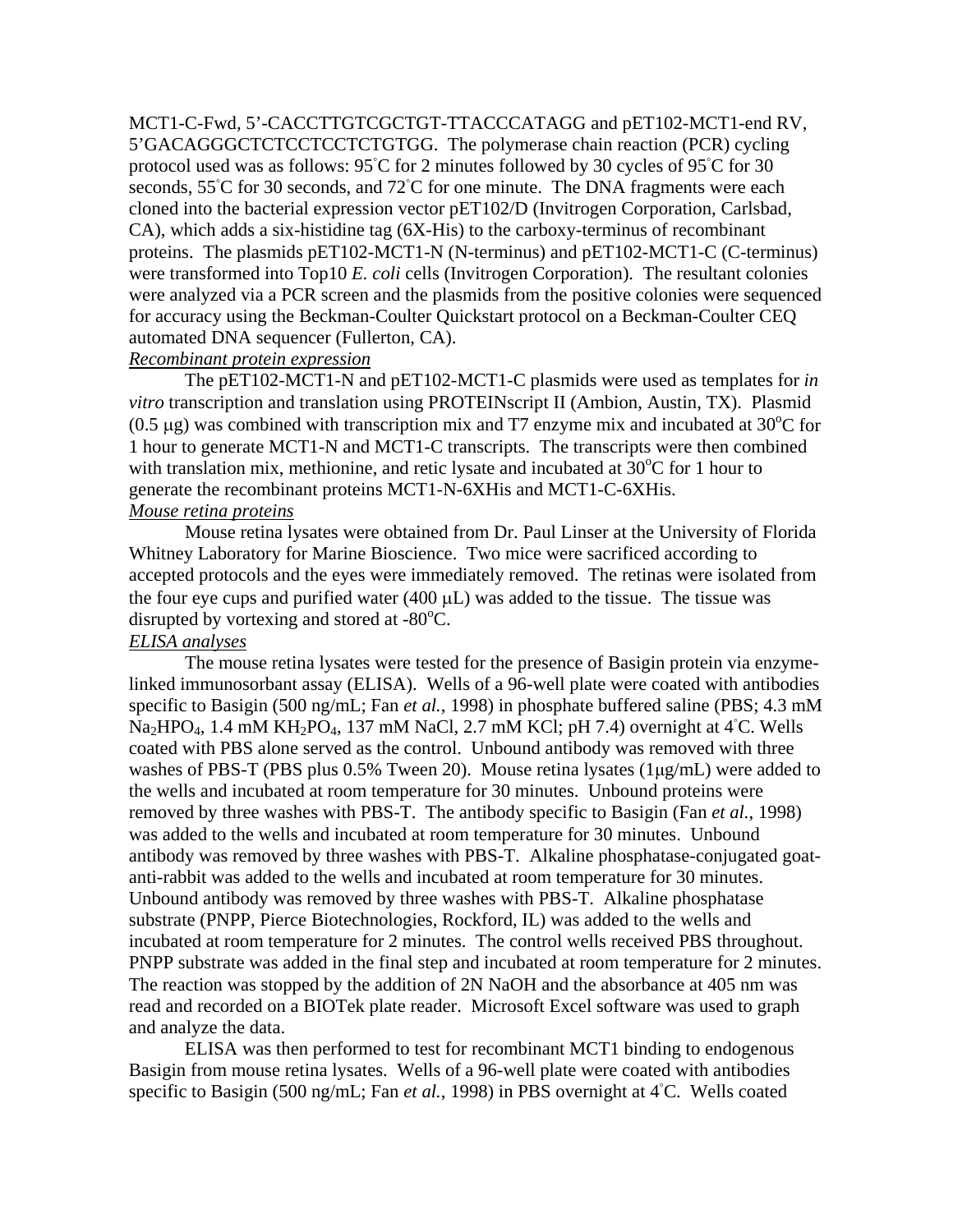with PBS alone served as the control. Mouse retina lysates (1μg/mL) were added to the wells and incubated at room temperature for 30 minutes. Unbound proteins were removed by three washes with PBS-T. Recombinant protein (either MCT1-N-6XHis or MCT1-C-6XHis) was added to the wells and incubated at room temperature for 30 minutes. Unbound proteins were removed by three washes of PBS-T. Antibody specific for the 6X-His (anti-6XHis C-term; Invitrogen Corporation) was added to the wells at a 1:1000 dilution in PBS and incubated at room temperature for 30 minutes. Unbound antibody was removed by washing the wells three times with PBS-T. Alkaline phosphatase-conjugated goat-antimouse secondary antibody was added to the wells at a 1:1000 dilution in PBS and incubated at room temperature for 30 minutes. Unbound antibody was removed by washing the wells three times with PBS-T. Alkaline phosphatase substrate (PNPP, Pierce Biotechnologies) was added to the wells and incubated at room temperature for 2 hours. The control wells received PBS throughout. PNPP substrate was added in the final step and incubated at room temperature for 2 hours. The reaction was stopped by the addition of 2N NaOH and the absorbance at 405nm was recorded on a BIOTek plate reader. Excel software was used to construct a graph and for statistical analysis.

#### **Results**

## *Recombinant protein expression*

 MCT1 is a membrane protein containing twelve membrane-spanning domains (Halestrap and Price, 1999). The protein was divided in half via molecular biology methods to generate probes to determine which region of the protein interacts with Basigin. Primers were designed based on the sequence for MCT1 cDNA found in the Genebank database (accession number NM 009196) to amplify the N-terminal and C-terminal halves of the resultant protein. The DNA fragments were then cloned into the pET102/D vector (Invitrogen Corporation) for recombinant protein expression. The pET102/D vector adds a six histidine (6XHis) tag to the carboxy terminus of recombinant proteins, which can be used for purification and visualization of the resultant protein. The plasmids was sequenced and translation software (http://arbl.cvmbs.colostate.edu/molkit/translate/index.html) was used to determine the corresponding amino acid sequences from the nucleotide sequences obtained. Figure 1 shows the amino acid sequences for MCT1-N-6XHis and MCT1-C-6XHis.

## *Analysis of binding*

 Once the MCT1 probes were generated, it was necessary to determine that the mouse retina lysates contain Basigin protein. A sandwich ELISA was performed to verify the presence of Basigin protein in the lysates. Basigin was captured from the lysates using a Basigin-specific antibody (Fan *et al.*, 1998) and then probed with that same antibody to verify its presence. Figure 2 shows the results of these analyses. Although this method does not allow the concentration of Basigin protein in the lysate to be determined, it is evident that Basigin is present in the mouse retina lysate.

 The ability of the MCT1-N-6XHis and MCT1-C-6XHis probes to bind Basigin isolated from the mouse retina lysate was then performed. Endogenous mouse Basigin was captured as described and probed with either MCT1-N-6XHis or MCT1-C-6XHis. An antibody specific for the 6XHis was then used to determine whether the probes were retained in the wells containing Basigin or removed upon washing. Figure 3 shows the results of these analyses. Both probes generated a positive signal when incubated with the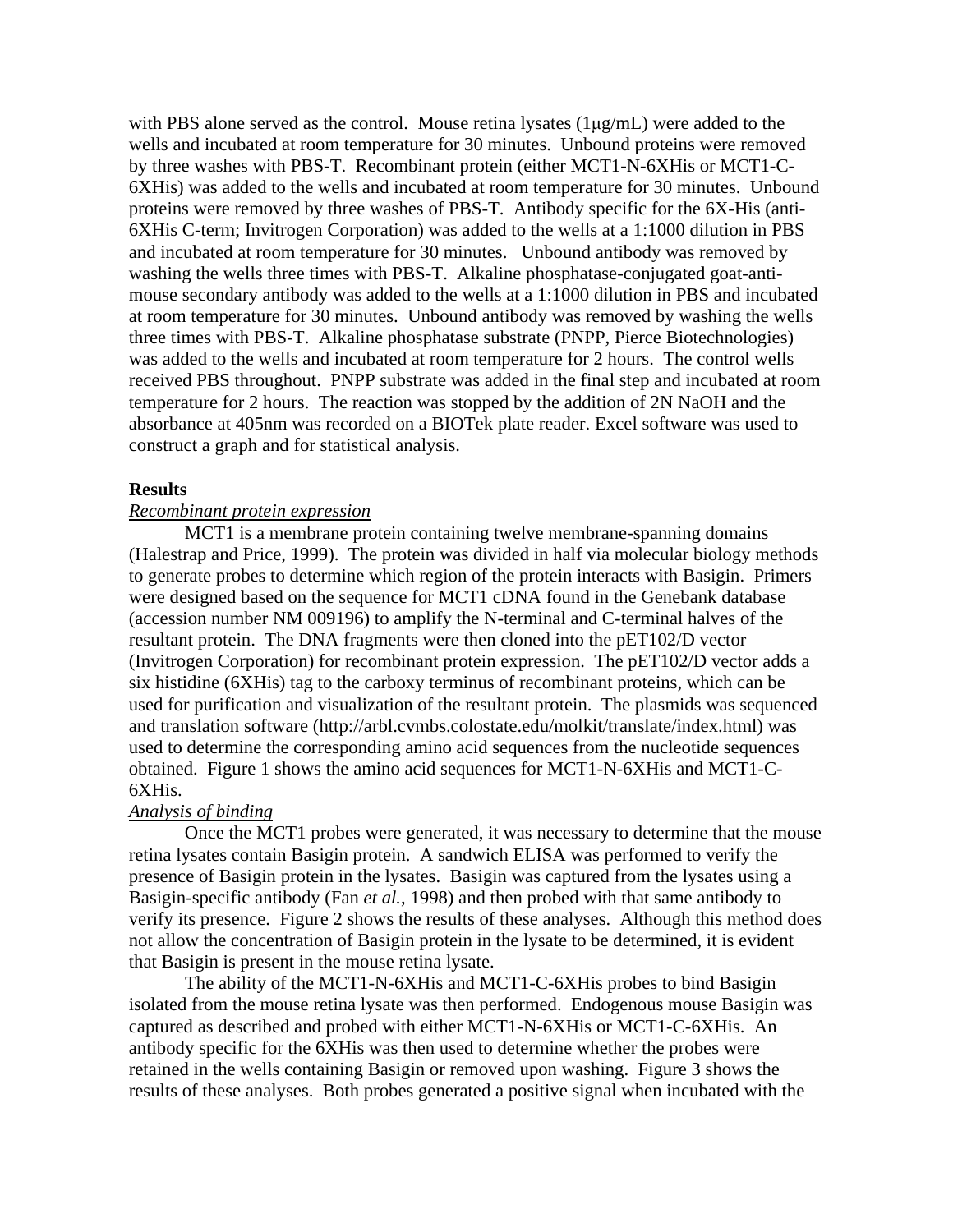captured Basigin protein; however, only MCT1-C-6XHis probe binding was statistically significant when compared to the control (Figure 3).

#### **Discussion**

 Previous studies by this laboratory and others, using various biochemical techniques, indicate that Basigin and MCT1 interact with one another within the plasma membrane of cells expressing the two membrane proteins (Kirk *et al*., 2000; Wilson *et al*., 2002; Philp *et al.*, 2003). Studies of the Basigin null strain of mice suggest that these proteins comprise a lactate shuttle that is necessary for proper photoreceptor cell function within the retina (Philp *et al.*, 2003). Mice lacking Basigin do not express MCT1 at the plasma membrane of Müller glial cells or photoreceptor cells and are considered blind via electrophysiological analyses (Ochrietor *et al*., 2002; Philp *et al.*, 2003). It is thought that the two proteins interact via their transmembrane domains (Wilson *et al*., 2002). Basigin has only one membranespanning domain, whereas MCT1 possesses twelve such domains. A related study by this laboratory is aimed at determining the amino acids within the Basigin transmembrane domain that interact with MCT1. The purpose of this study was to examine the MCT1 protein to identify amino acids that interact with Basigin. The data obtained indicate that amino acids within the C-half of MCT1 are involved in the interaction.

 This study used molecular biology and biochemical techniques to investigate the Basigin-MCT1 interaction. Since MCT1 is a large protein, consisting of twelve membranespanning domains, the protein was cut in half and each half was assessed for binding to Basigin. PCR was used to divide the cDNA for MCT1 into the N- and C-halves and the resulting cDNAs were then cloned into a bacterial expression vector to generate what are known as recombinant protein probes. The bacterial expression vector used (pET102/D, Invitrogen Corporation) adds a tag of six histidine amino acids to the C-termini of the recombinant proteins, which aids in purification and identification of those recombinant proteins. Ideally, the expression vector is then introduced to bacterial cells for protein production. However, it was determined that the MCT1 proteins were too complex for the bacteria to synthesize. Therefore, *in vitro* transcription and translation were performed to generate the MCT1 probes for the study. The MCT1 probes were not purified, but rather the entire translation mixture was used when probing via ELISA.

ELISA proved to be an appropriate methodology for studying the interaction, as Basigin protein was efficiently captured from mouse retina lysates. The ELISA protocol involved first capturing Basigin from total mouse retina proteins using an antibody specific for Basigin. After the capture step, the presence of Basigin in the wells was verified using the same Basigin-specific antibody in what is known as a "sandwich" ELISA. A secondary antibody conjugated to the enzyme alkaline phosphatase and substrate for the enzyme was then added to the wells to visualize the presence of Basigin. The alkaline phosphatase substrate produces a color change in the presence of the enzyme, which can be quantified by spectrophotometric means. The wells containing trapped Basigin generated a statistically greater absorbance at 405 nm than the control wells containing only PBS, indicating that Basigin was indeed present in those wells (Figure 2).

The ELISA analyses suggest that amino acids within the C-terminal half of MCT1 interact with Basigin. In these analyses, captured Basigin was probed with MCT1-N-6XHis or MCT1-C-6XHis. Then an antibody specific for the 6XHis, a secondary antibody conjugated to alkaline phosphatase, and alkaline phosphatase substrate were used to detect probe binding to the captured Basigin. Again, spectrophotometric analyses were used to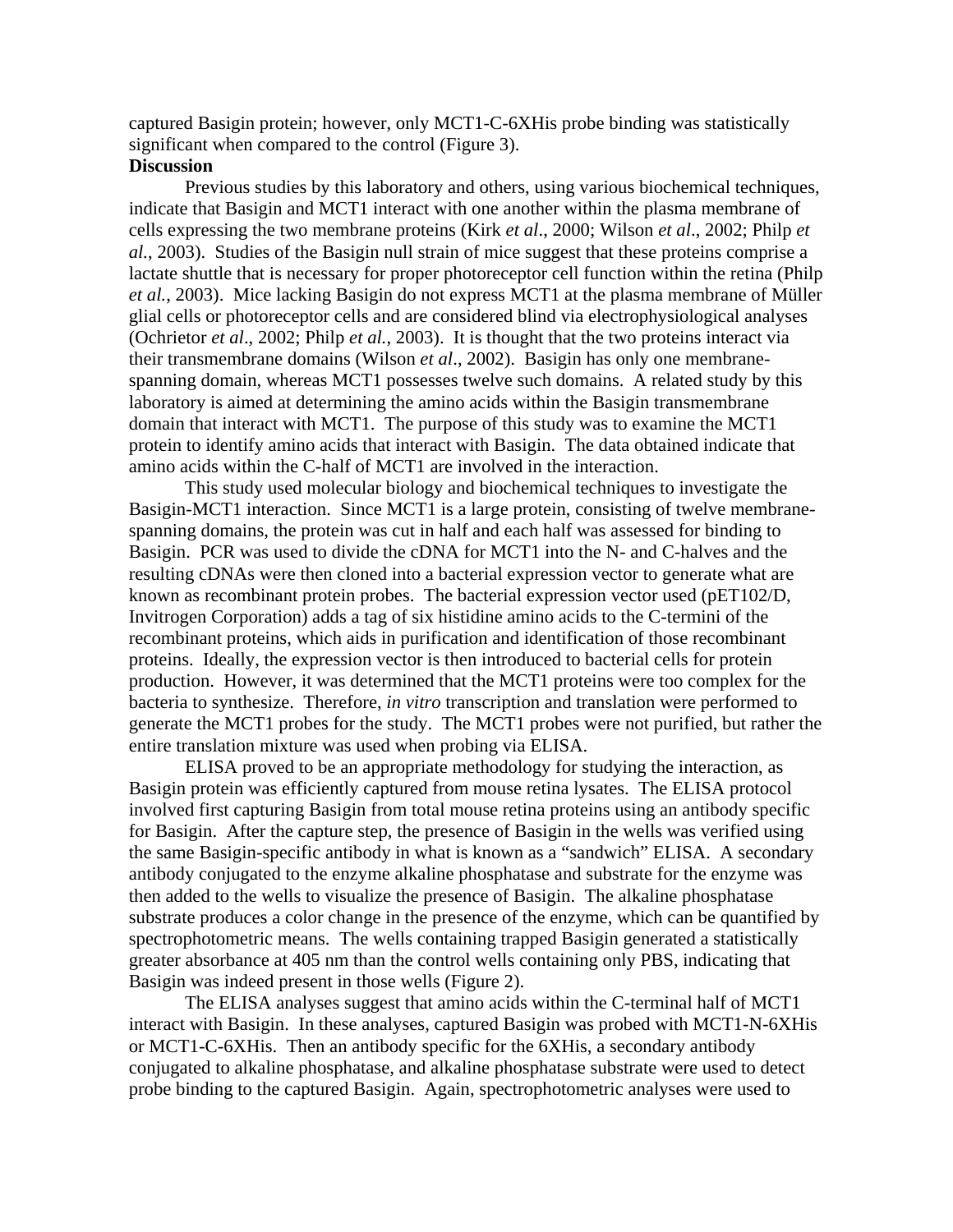quantify the color development of the substrate. Wells in which MCT1-C-6XHis was used as probe generated a color reaction that was statistically greater than that of the control containing only PBS via a Student's T-test (Figure 3). The data suggest that amino acids within the MCT1-C-6XHis probe interact with Basigin. This is consistent with recent studies by another laboratory presented at the annual meeting of the Association for Research in Vision and Ophthalmology (Deora *et al.*, 2007). Wells in which MCT1-N-6XHis was used as probe also generated a color reaction; however, the change was not statistically greater than that of the control wells via Student's T-test (Figure 3). Deora *et al*. (2007) did not observe any binding of the N-terminal half of MCT1 to Basigin. The difference in these results may be caused by differences in the exact location at which MCT1 was divided. There is a rather large intracellular loop region between transmembrane domains 6 and 7 of MCT1 (see Figure 1). In this study, MCT1 was cut immediately before transmembrane domain 7 such that the loop region is contained within MCT1-N-6XHis. It was unclear exactly where MCT1 was divided in the Deora *et al*. (2007) study. However, it is possible that the MCT1-C probe, rather than the MCT1-N probe used by Deora *et al*., (2007) contains this loop region. Such speculation suggest that the loop between transmembrane domains 6 and 7 accounts for the moderate binding of MCT1-N-6XHis to Basigin in the present study. Additional experiments are necessary to determine whether that loop region is involved in the MCT1-Basigin interaction.

The results of this study provide a foundation for future investigations. An important first step has been taken to determine which amino acids within MCT1 interact with Basigin. Future studies will involve a closer examination of the C-terminal half of MCT1 to identify amino acids within that region that may bind to Basigin during lactate shuttle formation in the retina.

#### **Acknowledgements**

This work was funded by a UNF 2006 Undergraduate Academic Enrichment Award to Vilma S. Carson.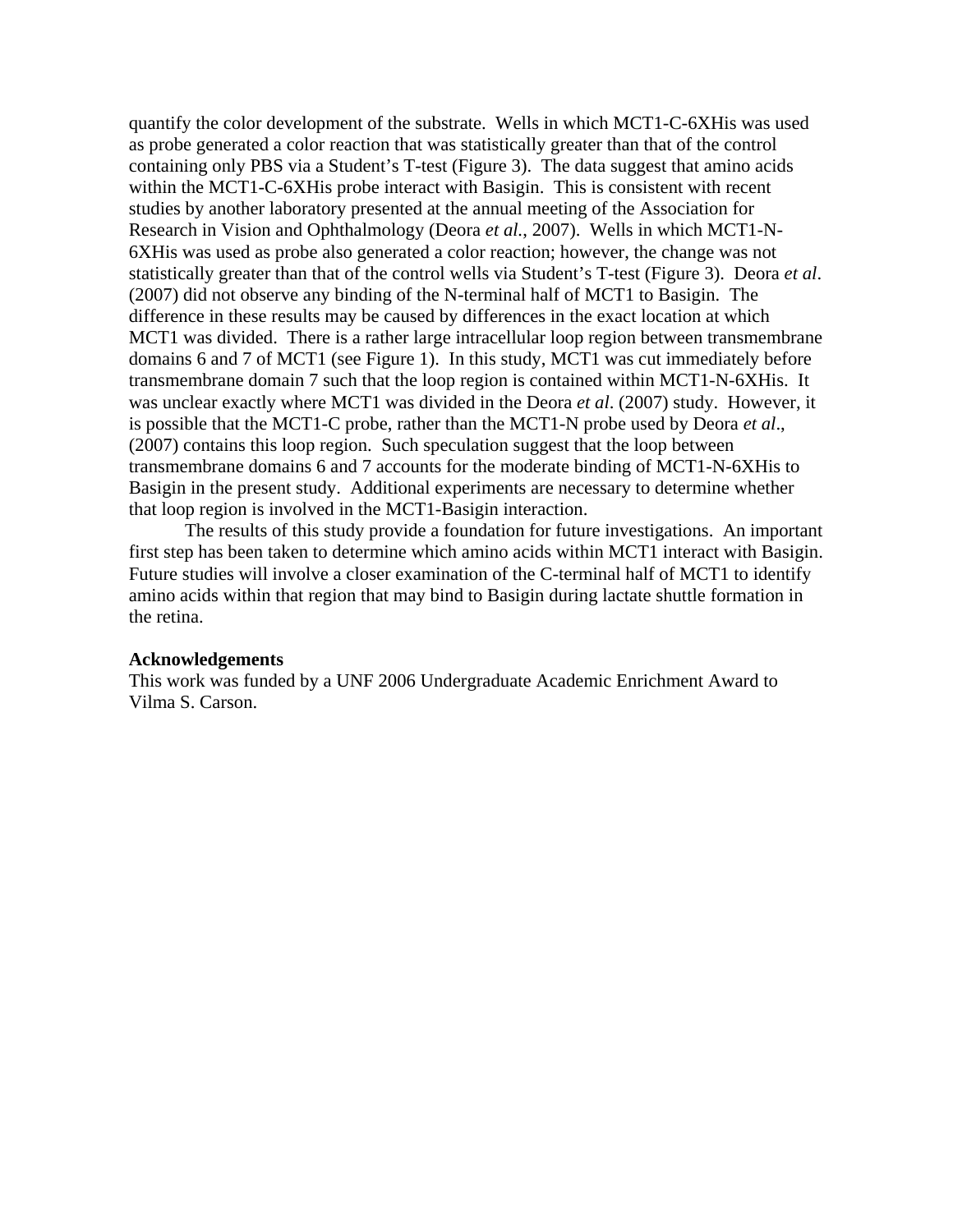## **References**

- Clamp MF, Ochrietor JD, Moroz TP, and Linser PJ. 2004. Developmental analyses of 5A11/Basigin, 5A11/Basigin-2, and their putative binding partner MCT1 in the mouse eye. *Exp. Eye Res*. 78: 777-789
- Deora AA, Jiang Z, Rodriguez-Boulan E, and Philp N. 2007. Monocarboxylate transporter (MCT) and CD147 interacting domains necessary for functional heterodimeric MCT complex. *Invest. Ophthalmol. Vis. Sci.* 48: E-Abstract 3064
- Fan QW, Yuasa S, Kuno N, Senda T, Kobayashi M, Muramatsu T, Kadomatsu K. 1998. Expression of Basigin, a member of the immunoglobulin gene superfamily, in the mouse central nervous system. *Neurosci. Res.* 30: 53-63
- Halestrap AP and Price NT. 1999. The proton-linked monocarboxylate transporter (MCT) family: structure, function and regulation. *Biochem J* 343 Pt 2: 281-299
- Igakura T, Kadomatsu K, Kaname T, Muramatsu H, Fan Q-W, Miyauchi T, Toyama Y, Kuno N, Yuasa S, Takahashi M, Senda T, Taguchi O, Yamamura K, Arimura K, and Muramatsu T. 1998. A null mutation in Basigin, an immunoglobulin superfamily member, indicates its important roles in peri-implantation development and spermatogenesis. *Dev. Biol.* 194: 152-165
- Kirk P, Wilson MC, Heddle C, Brown MH, Barclay AN, and Halestrap AP. 2000. CD147 is tightly associated with lactate transporters MCT1 and MCT4 and facilitates their cell surface expression. *Embo J* 19: 3896-3904
- Ochrietor JD and Linser PJ. 2004. 5A11/Basigin gene products are necessary for proper maturation and function of the retina. *Dev. Neurosci.* 26: 380-387
- Ochrietor JD, Moroz TP, Clamp MF, Timmers AM, Muramatsu T, and Linser PJ. 2002. Inactivation of the Basigin gene impairs normal retinal development and maturation. *Vis. Res.* 42: 447-453
- Ochrietor JD, Moroz TM, Kadomatsu K, Muramatsu T, and Linser PJ. 2001 Retinal degeneration following failed photoreceptor maturation in 5A11/Basigin null mice. *Exp Eye Res* 72: 467-477
- Ochrietor JD, Moroz TP, van Ekeris L, Clamp MF, Jefferson SC, deCarvalho AC, Fadool JM, Wistow G, Muramatsu T, and Linser PJ. 2003. Retina-specific expression of 5A11/Basigin-2, a member of the immunoglobulin gene superfamily. *Invest. Ophthalmol. Vis. Sci.* 44: 4086-4096
- Philp NJ, Ochrietor JD, Rudoy C, Muramatsu T, and Linser PJ. 2003. Loss of MCT1, MCT3 and MCT4 expression in the retinal pigment epithelium and neural retina of the 5A11/Basigin-null mouse. *Invest. Ophthalmol. Vis. Sci.* 44: 1305-1311
- Poitry-Yamate CL, Poitry S, and Tsacopoulos M. 1995. Lactate released by Müller glial cells is metabolized by photoreceptors from mammalian retina. *J Neurosci* 15: 5179- 5191
- Ridge KD and Palczewski K. 2007. Visual rhodopsin sees the light: structure and mechanism of G protein signaling. *J Biol Chem.* 282:9297-301
- Wade NJ. 2007. Image, eye, and retina (invited review). *J Opt Soc Am A Opt Image Sci Vis.* 24:1229-49
- Wilson MC, Meredith D, and Halestrap AP. 2002. Fluorescence resonance energy transfer studies on the interaction between the lactate transporter MCT1 and CD147 provide information on the topology and stoichiometry of the complex in situ. *J Biol Chem* 277: 3666-3672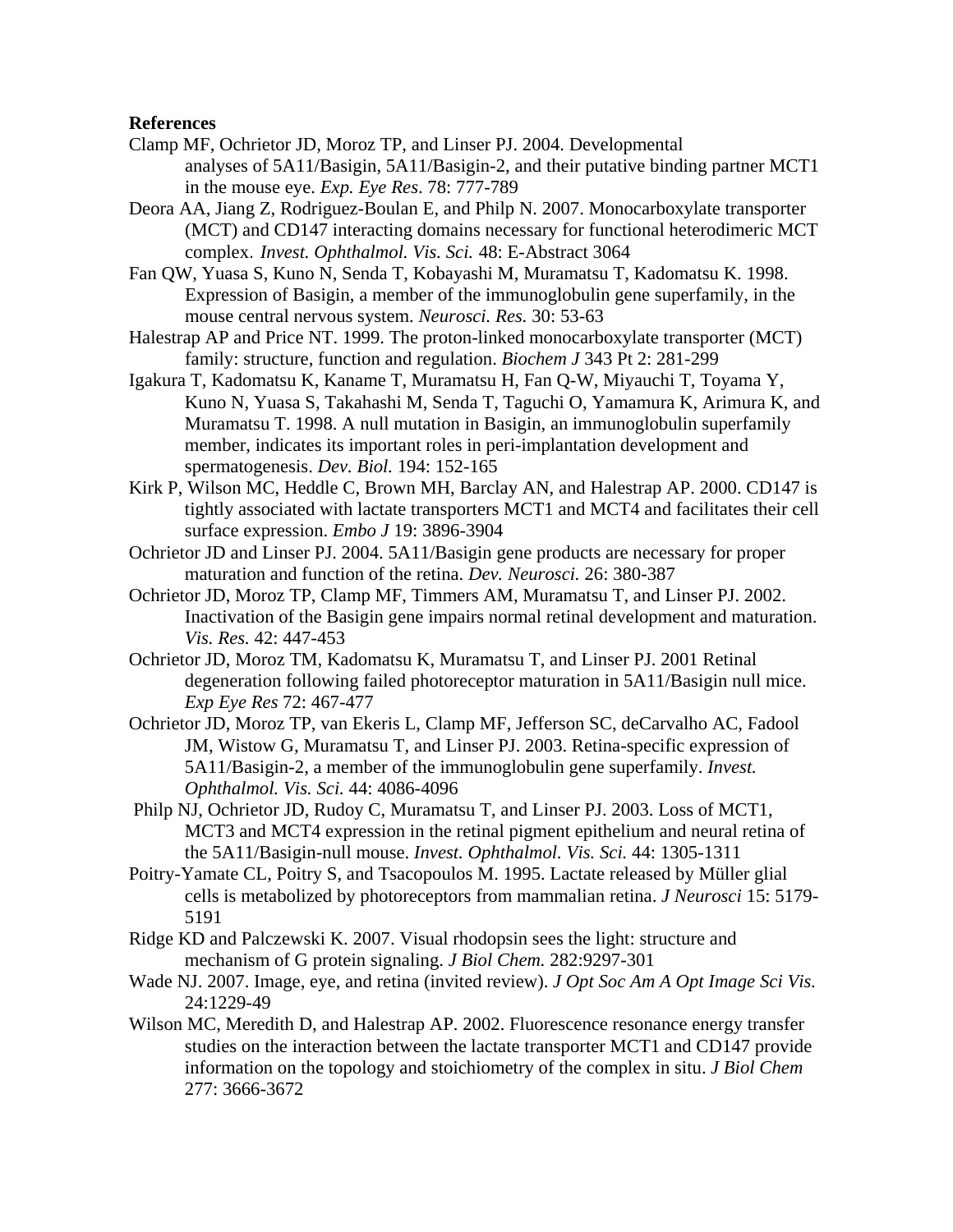Winkler BS. 1981. Glycolytic and oxidative metabolism in relation to retinal function. *J. Gen. Physiol.* 77: 667-692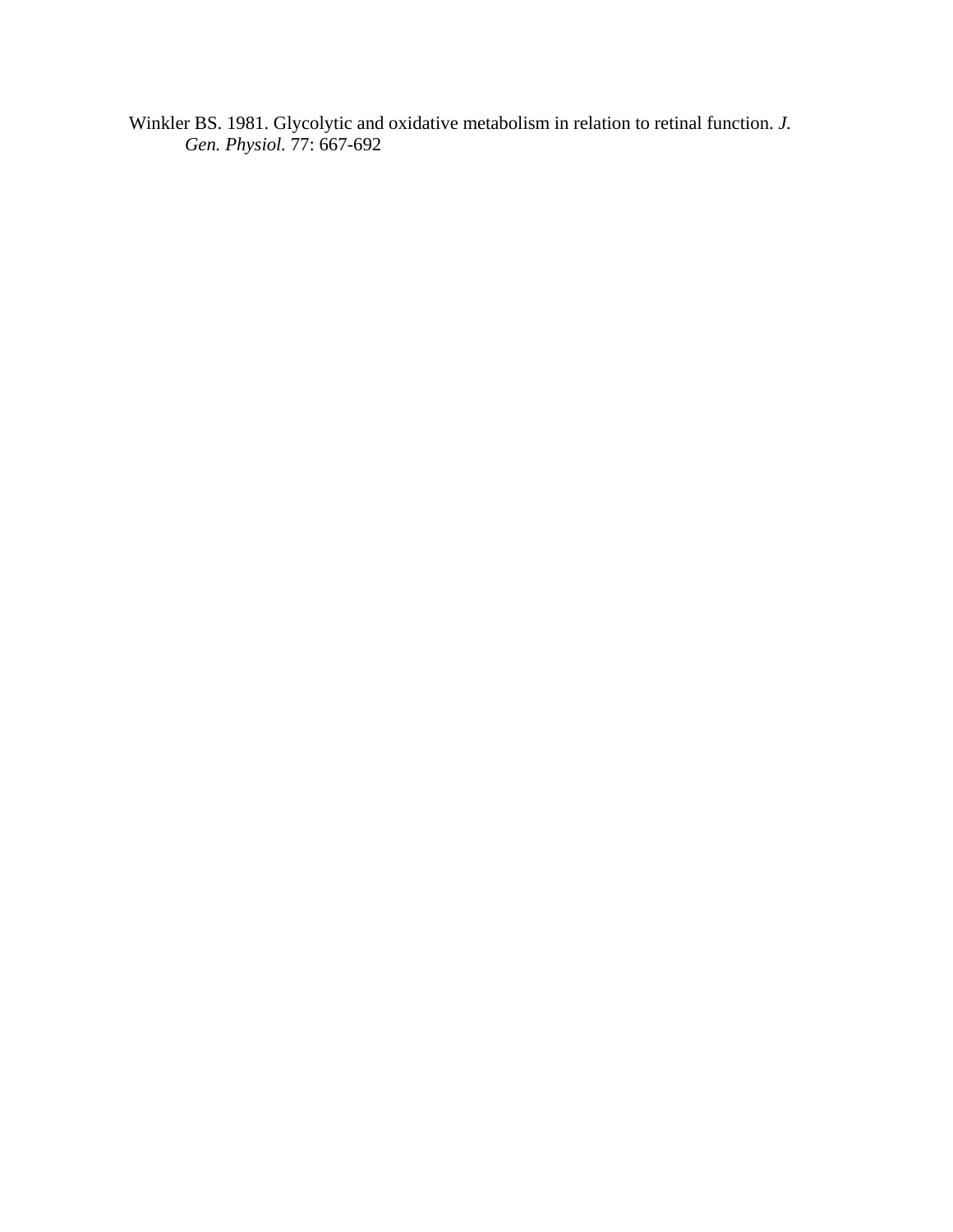# **Figure legends**

**Figure 1. Amino acid sequences for the MCT1-N-6XHis and MCT1-C-6XHis probes.**  The single letter code for amino acids is shown for each probe. The sequences match that of MCT1 (accession number NM 009196). Each domain of MCT1 contains six transmembrane domains, which are indicated by underlining. The 6XHis tag is indicated in bold.

**Figure 2. Presence of Basigin protein in mouse retina lysate.** Sandwich ELISA was performed to verify the presence of Basigin protein in the retina lysate. Basigin protein was captured and then probed with an antibody specific for Basigin (Fan *et al.*, 1998). The experiment was performed in duplicate and the error bars represent standard deviations.  $* =$ p< 0.005 via Student's T-test.

# **Figure 3. Binding of the N-terminal and C-terminal MCT1 probes to Basigin protein.**

ELISA was performed to test for binding of the MCT1 probes to mouse Basigin. Basigin protein was captured and then probed with either MCT1-N-6XHis or MCT1-C-6XHis. An antibody specific to the 6XHis (Invitrogen Corporation) was added to visualize the interaction between Basigin and the probe. The experiment was performed in duplicate and the error bars represent standard deviations.  $* = p < 0.05$  via Student's T-test.

| N-terminus of MCT1:                           |
|-----------------------------------------------|
| MPPAIGGPVGYTPPDGGWGWAVLVGAFISIGFSYAFP         |
| KSITVFFKEIEVIFSATTSEVSWISSIMLAVMYAGGPISS      |
| ILVNKYGSRPVMIAGGCLSGCGLIAASFCNTVQELYLC        |
| <b>IGVIGGLGLAFNLNPALTMIGKYFYKKRPLANGLAMAG</b> |
| SPVFLSTLAPLNQAFFDIFDWRGSFLILGGLLLNCCVA        |
| GSLMRPIGPEQVKLEKLKSKESLQEAGKSDANTDLIGG        |
| <b>SPKGEKLSVFQTINKFLDLSLFTHRGHHHHHHH</b>      |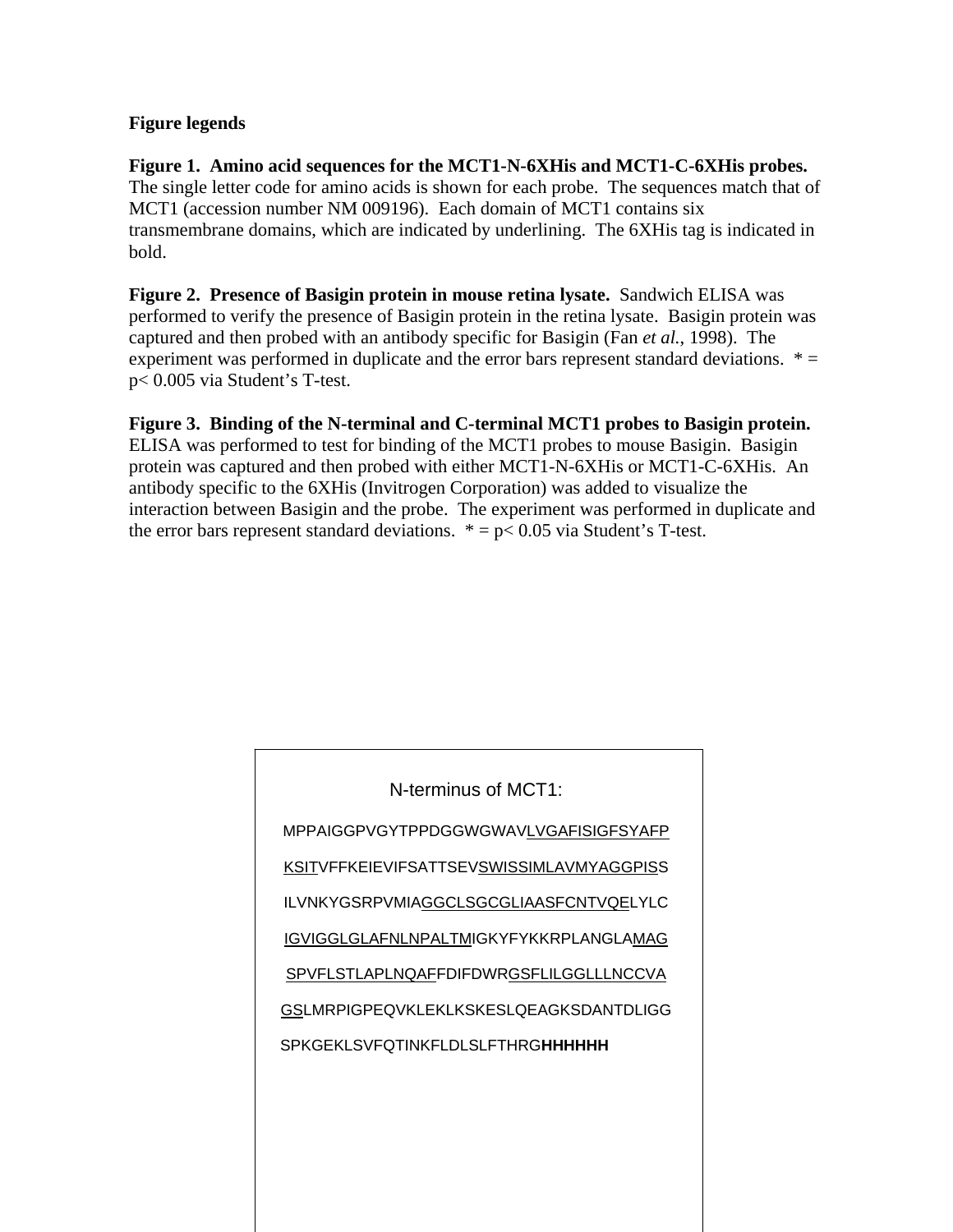C-terminus of MCT1:

LSLFTHRGFLLYLSGNVVMFFGLFTPLVFLSSYGKSKDF SSEKSAFLLSILAFVDMVARPSMGLAANTKWIRPRIQYF FAASVVANGVCHLLAPLSTTYVGFCVYAGVFGFAFGW LSSVLFETLMDLIGPQRFSSAVGLVTIVECCPVLLGPPL LGRLNDMYGDYKYTYWACGVILIIAGIYLFIGMGINYRLL AKEQKAEEKQKREGKEDEASTDVDEKPKETMKAAQSP QQHSSGDPTEEESPV**HHHHHH**

Figure 1.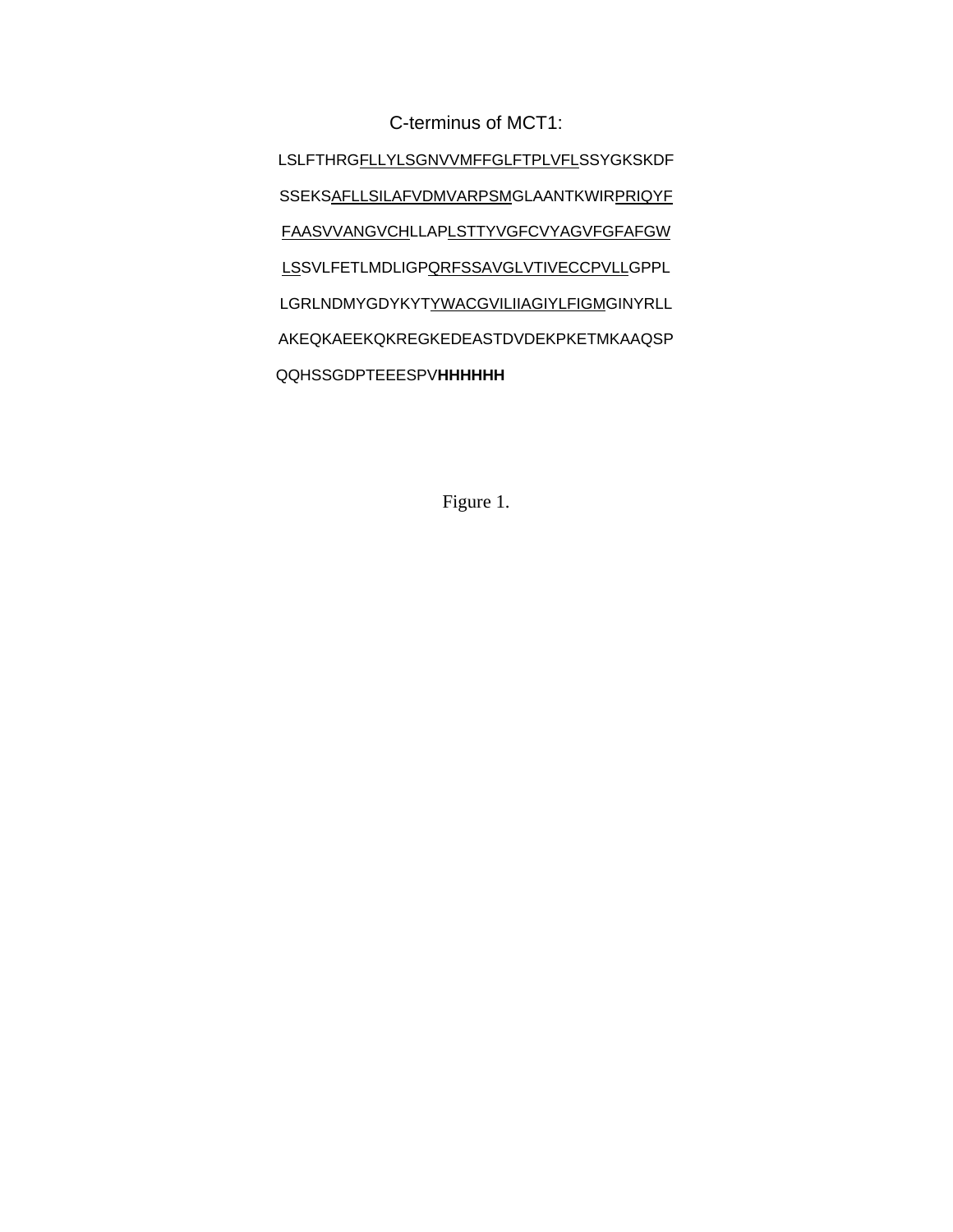

Figure 2.